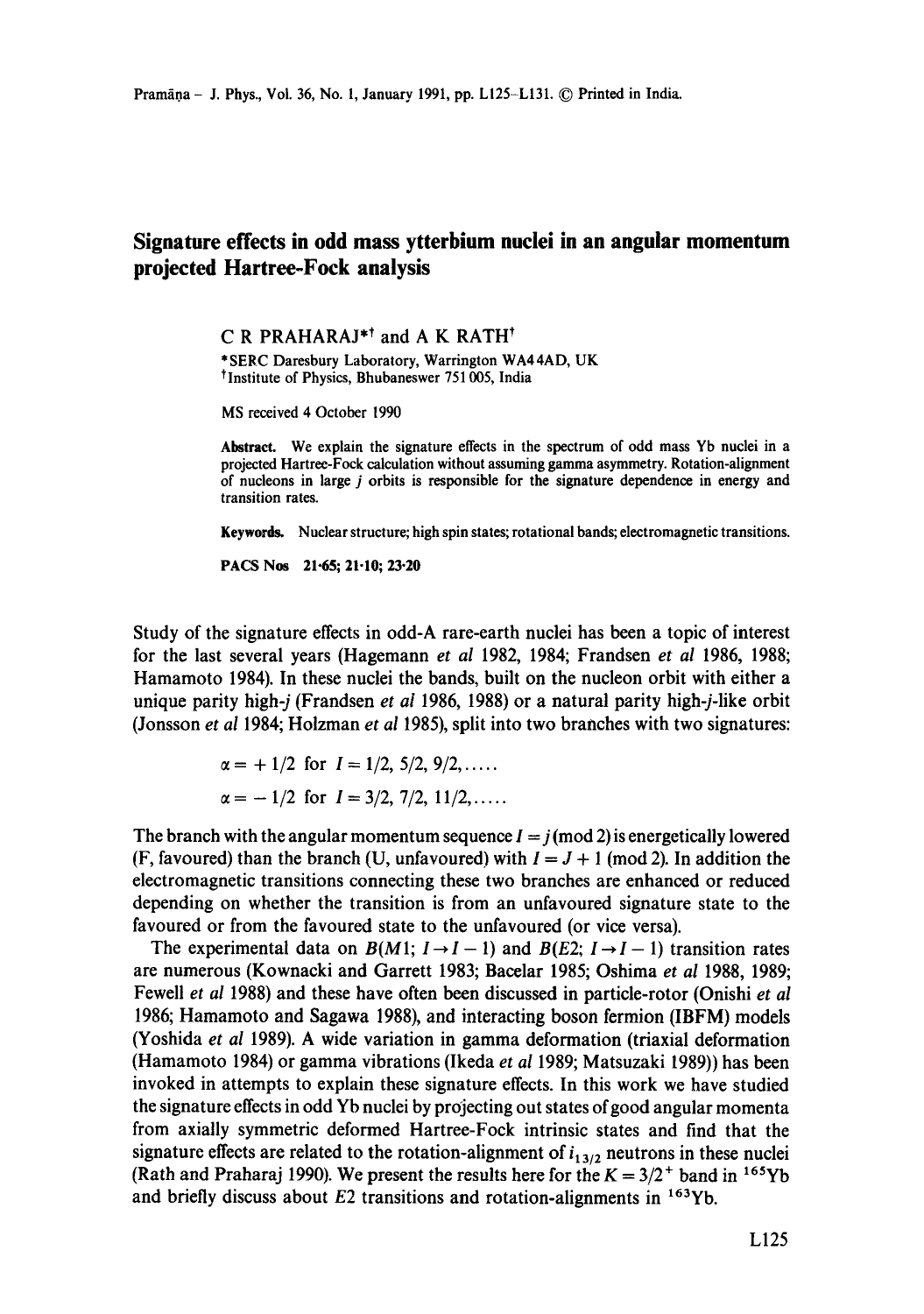## L126 *C R Praharaj and A K Rath*

The deformed Hartree-Fock calculation was done assuming a spherical  $^{132}_{50}Sn_{82}$ . core. The active protons and neutrons occupy one major shell each. The proton single-particle states are  $3s_{1/2}$ ,  $2d_{3/2}$ ,  $2d_{5/2}$ ,  $1g_{7/2}$  and  $1h_{11/2}$  with energies 3.654, 3.288, 0.731, 0.0, 1.705 MeV respectively. The neutron single-particle states  $3p_{1/2}$ ,  $3p_{3/2}$ ,  $2f_{5/2}$ ,  $2f_{7/2}$ ,  $1h_{9/2}$ ,  $1i_{13/2}$  have energies 4.462, 2.974, 3.432, 0.0, 0.686, 1.487 MeV. We use a surface delta interaction with force strengths  $F_{pp} = F_{pn} = F_{nn} = 0.3$  MeV as the residual force among the active nucleons. The axially symmetric prolate Hartree-Fock solutions are lower in energy than the oblate ones and we restrict ourselves to the prolate solutions. The prolate HF orbits for  $165Yb$  are shown in figure 1. The orbits for the protons show  $+m$  time-reversal symmetry, while, for the neutrons, there is a small departure from time-reversal symmetry due to the presence of the odd neutron. The ground configuration of <sup>165</sup>Yb is  $K = 3/2^+$ , while the ground configuration for <sup>163</sup>Yb has  $Ω = 1/2$ <sup>+</sup>.

A deformed configuration  $|\varphi_{K}\rangle$  is a superposition of several states of good angular momenta:

$$
|\varphi_K\rangle = \sum_{I} C_K^I |\psi_K^I\rangle. \tag{1}
$$

We project out the states of good angular momenta using the projection operator

$$
P_K^{IM} = \frac{2I + 1}{8\pi^2} \int D_{MK}^{I*}(\Omega) R(\Omega) d\Omega
$$
 (2)

where  $R(\Omega)$  is the rotation operator and  $\Omega$  represents the Euler angles  $\alpha, \beta, \gamma$ . Details of the angular momentum projection formalism can be seen in (Praharaj 1988). Using this formalism we calculate not only the energy spectrum, but also the rotationalignment (angular momentum carried by neutrons in  $i_{13/2}$  orbits  $I_{i_{13/2}}$ ) and E2 and M1 matrix elements for electromagnetic transitions.

The projected energy spectrum for  $K = 3/2^+$  band of <sup>165</sup>Yb is compared with the experimental spectrum (Roy 1982) in figure 2. In the experimental spectrum the  $\alpha = -1/2$  branch is systematically raised in energy compared to the  $\alpha = +1/2$  branch. Our calculation reproduces the overall trend of the experimental spectrum to high spins, in particular the sign of the signature-splitting in the spectrum. Angular momentum projection from a single  $K$  configuration is adequate to explain signature effects. In the particle-rotor model sometimes a gamma deformation is needed (Bhatt 1989).

In figure 3 we have plotted the amounts of angular momentum carried by  $i_{13/2}$ neutrons  $(I_{i_{13/2}})$  and by all the other active protons and neutrons combined  $(I_{\text{core}})$ . The favoured branch shows characteristically more rotation-alignment and a correspondingly lower collective rotational energy than the unfavoured branch; and thus it is possible to understand the signature-splitting (relative lowering of the  $\alpha = +1/2$ branch of the spectrum) of figure 2. We note that the absence of the low spin  $3/2^+$ ,  $5/2$ <sup>+</sup> and  $7/2$ <sup>+</sup> states in the experimental spectrum in figure 2 does not pose a contradiction, because the very low energy transitions are hard to detect and often missed in the experiments (Riley 1990).

We briefly discuss about the rotation-alignment property of  $K = 1/2^+$  band of <sup>163</sup>Yb (figure 3a) obtained by angular momentum projection calculation. The favoured branch has a large and almost constant  $i_{13/2}$  neutron alignment  $(I_{i_{13/2}})$  and the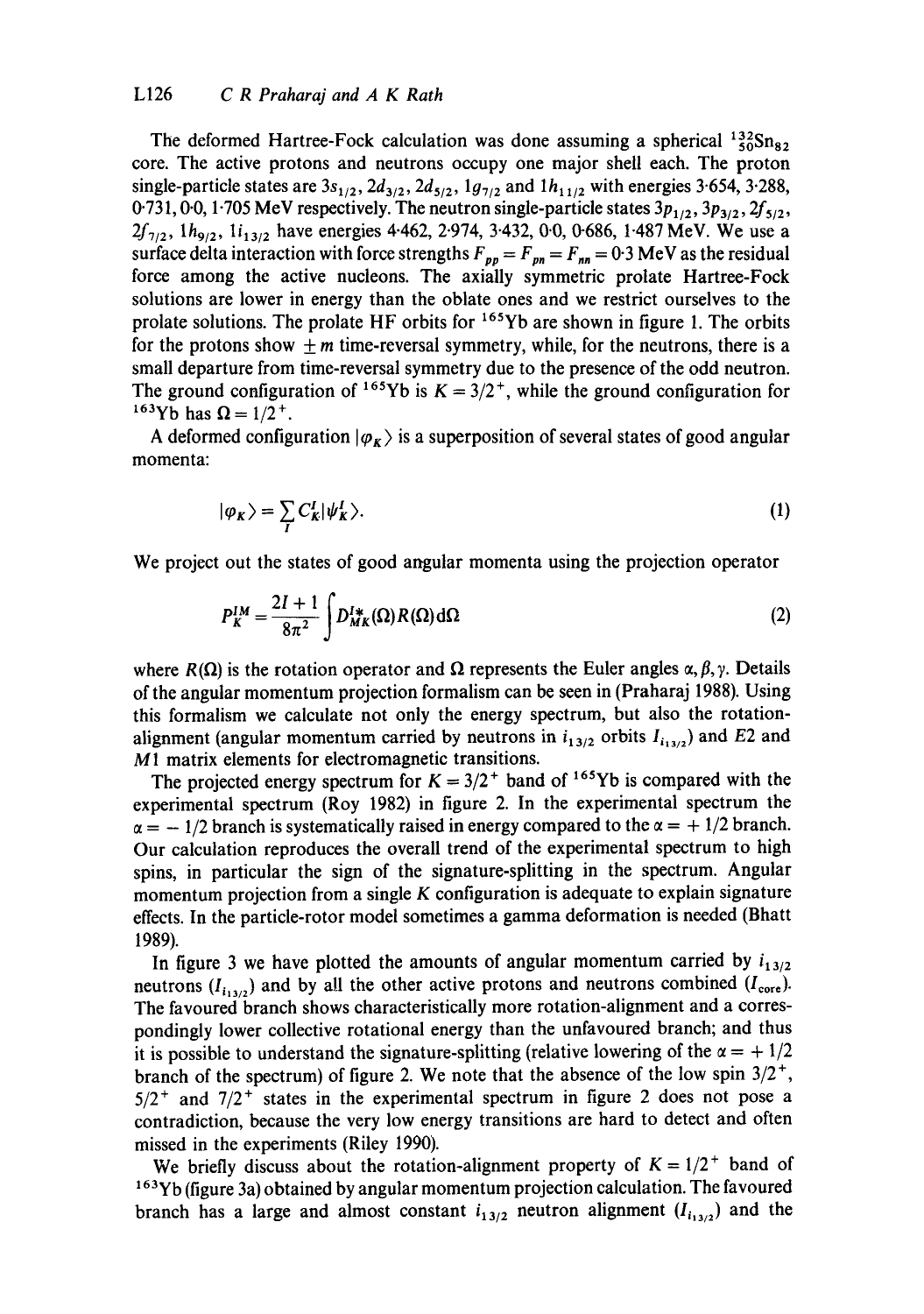

Figure 1. Prolate deformed Hartree-Fock orbits for <sup>165</sup>Yb. The occupied orbits are shown by crosses. The proton orbits are two-fold degenerate. The ground band in 165Yb has  $K = 3/2^+$ . <sup>163</sup>Yb has two neutrons less and its ground band is  $K = 1/2^+$ .

unfavoured branch has a much smaller rotation-alignment. The angular momentum of the rest of the protons and neutrons  $(I_{\text{core}})$  increases sharply with angular momentum (I) within each branch, with a huge staggering between  $\alpha = -1/2$  and  $\alpha = +1/2$ branches. In figure 4 we plot the  $B(E2)$  values calculated for  $I \rightarrow I-1$  transitions in the angular momentum projection formalism (Praharaj 1988). Effective charges 1.5 e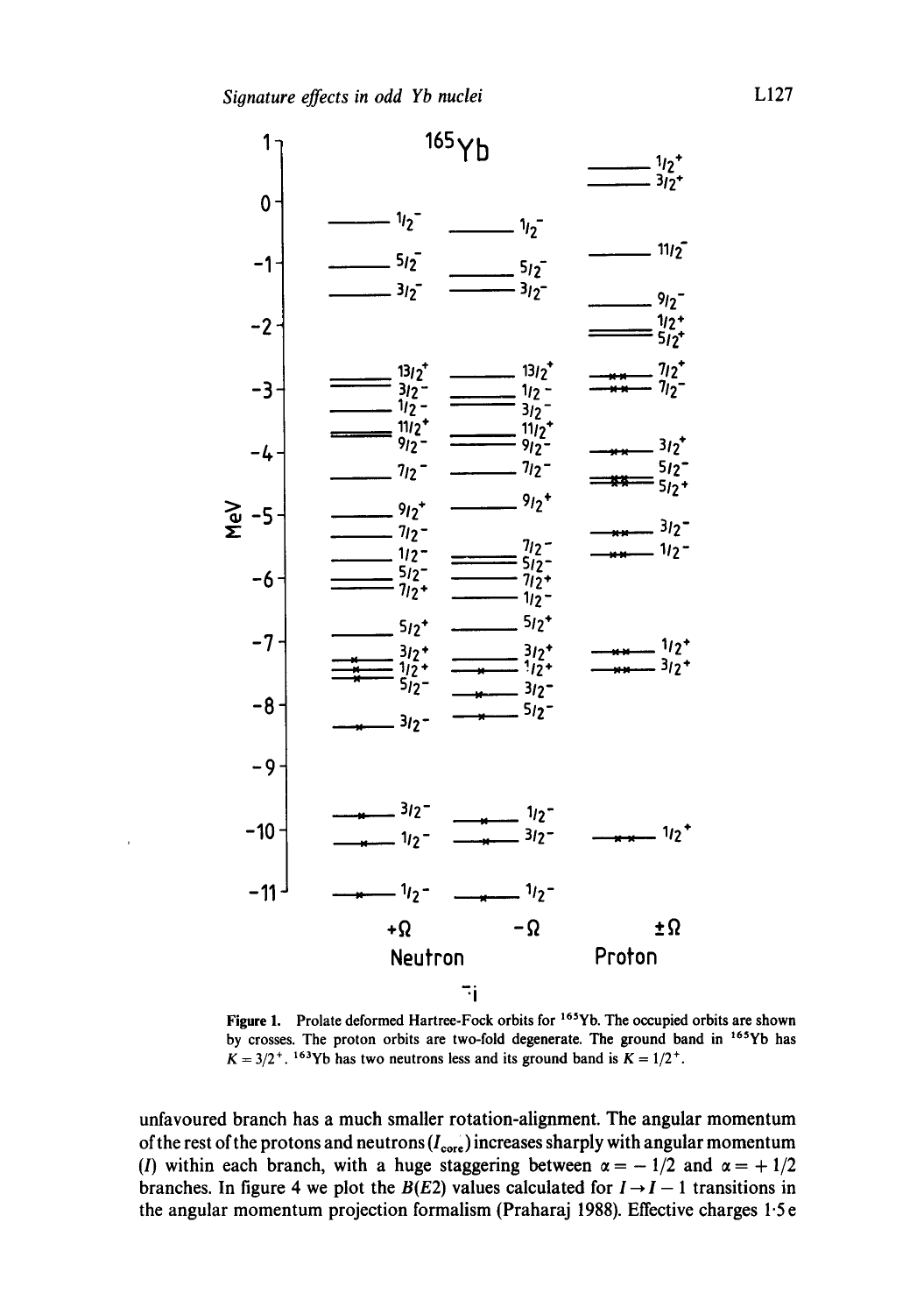

Figure 2. The projected energy spectrum of  $165Yb$  is compared with the experimental spectrum (Bacelar et al 1985). One sees considerable signature splitting at higher spins.

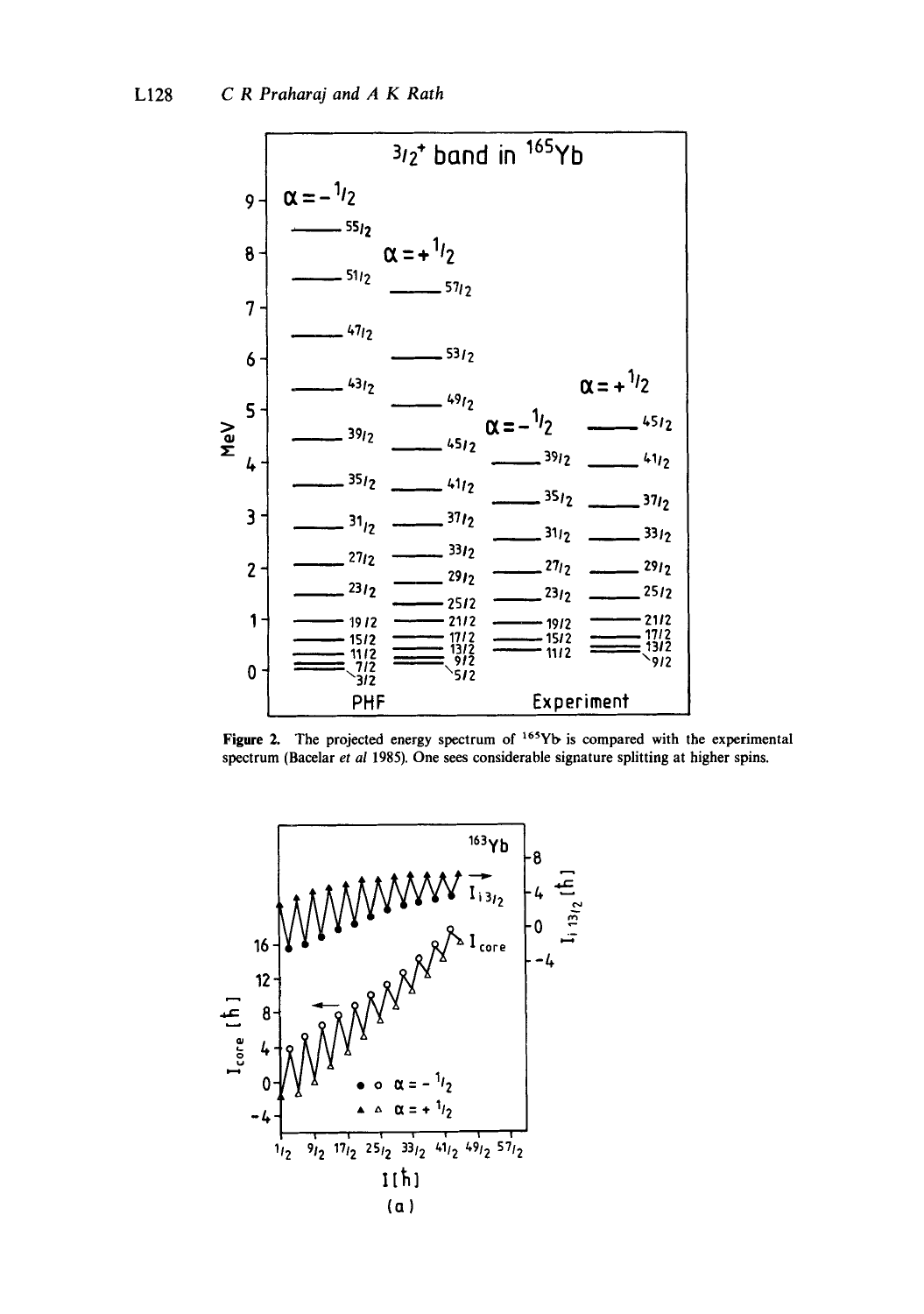

**Figure 3.** Angular momentum carried by  $i_{13/2}$  neutrons  $(l_{i_{13/2}})$  and by the rest of the active protons and neutrons  $(I_{\text{core}})$  obtained in the angular momentum projection calculation for (a) the  $1/2^+$  band in <sup>163</sup>Yb and (b) the  $3/2^+$  band in <sup>165</sup>Yb.

for protons and 0"5 e for neutrons have been used in the calculation. Since E2 transition is dominated by the collective motion of the particles,  $I \rightarrow I - 1E2$  transitions in <sup>163</sup>Yb show a characteristic signature dependence (upper curve in figure 4), which is in phase with the signature dependence of  $I_{\text{core}}$  in figure 3a (i.e.  $I(\alpha = -1/2) \rightarrow I - 1 (\alpha = +1/2)$ ) transitions dominate).

The rotation-alignment in  $K = 3/2^+$  band of <sup>165</sup>Yb (figure 3b) is much less prominent than  $K = 1/2^+$  band of <sup>163</sup>Yb discussed above, with  $I_{\text{core}}$  being larger than  $I_{i_1,j_2}$  in the entire spin range in <sup>165</sup>Yb. In the angular momentum projection calculation the signature effect is almost absent at low spins in <sup>165</sup>Yb and gradually becomes important at higher spins. The  $I \rightarrow I-1 E2$  transitions in <sup>165</sup>Yb are very collective at low spins (till  $21/2\hbar$ ) (figure 4) and show no signature dependence, a trend that is also apparent in  $I_{\text{core}}$  and  $I_{i_{13/2}}$  in figure 3(b). Beyond 21/2h, where the signature dependences in  $I_{\text{core}}$  and  $I_{i_{13/2}}$  become pronounced, the  $I \rightarrow I - 1B(E2)$  value has dropped by an order of magnitude and shows considerable signature effect. It is thus rotation-alignment which leads to signature effects in these bands.

To conclude, angular momentum projection from deformed configurations is able to account for the spectrum and the signature effect in  $165Yb$  and other odd Yb nuclei. Although signature effects in rare-earth nuclei have often been parametrized in terms of gamma asymmetry by many authors, we find that it is rotation-alignment which is responsible for the signature dependence.

One of the authors (CRP) thanks the SERC, UK, for a visit to Daresbury Laboratory and acknowledges discussions with M A Nagarajan, M A Riley, N Rowley and J A Sheikh.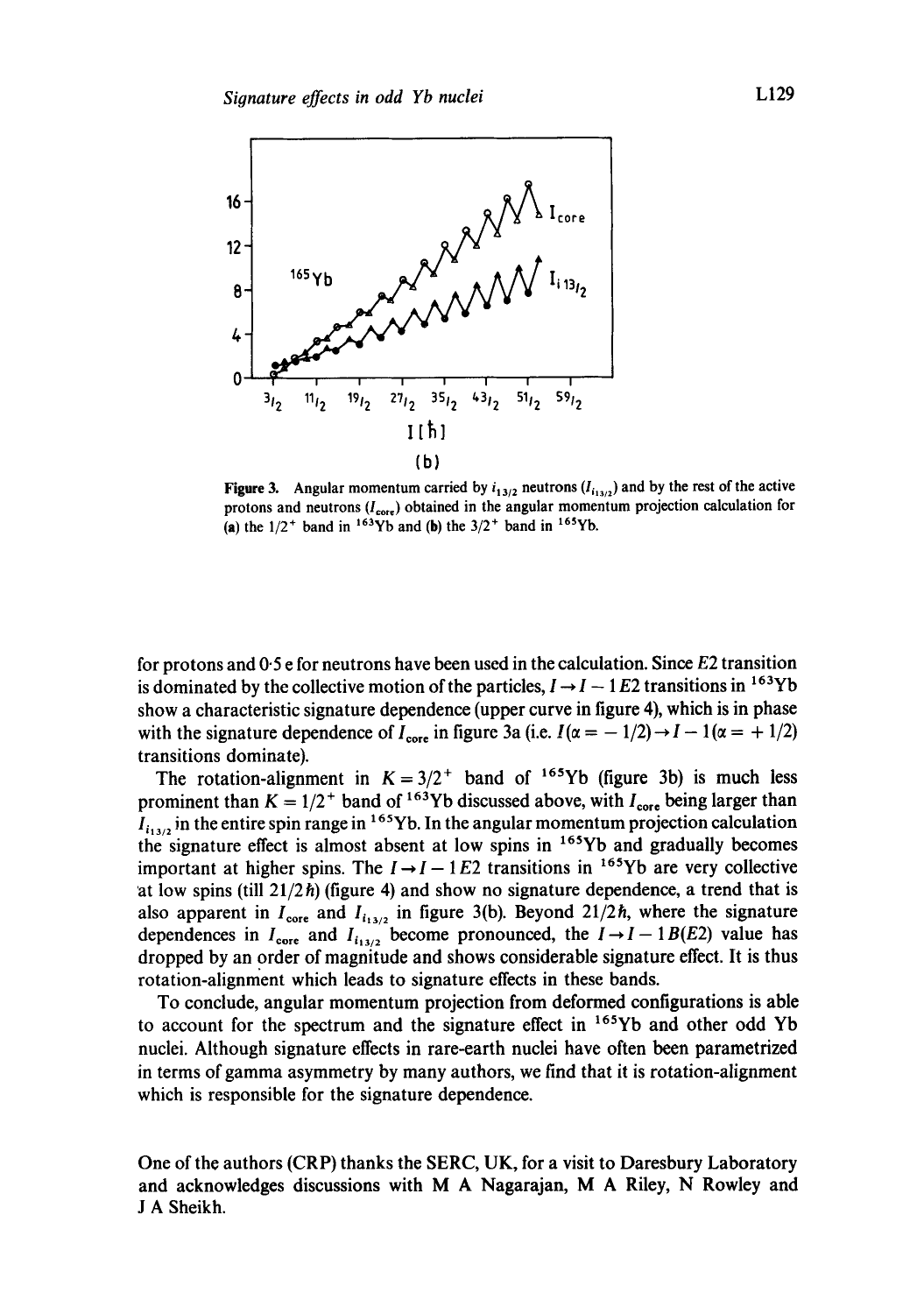

Figure 4.  $B(E2)$  values calculated for  $I \rightarrow I - 1E2$  transitions in <sup>163</sup>Yb and <sup>165</sup>Yb. Effective charges  $e_p = 1.5e$  and  $e_n = 0.5e$  have been used in the calculation. The arrows to the right and the left indicate the scales.

## **References**

Bacelar J et al 1985 Nucl. Phys. A442 509

- Bhatt K H 1989 Workshop on microscopic models in nuclear structure physics, (eds) M W Guidry et al (Singapore: World Scientific) p. 194
- Fewell M P et al 1988 Phys. Rev. C37 101
- Frandsen P et al 1986 Phys. Lett. B177 287
- Frandsen P et al 1988 Nucl. Phys. A489 508
- Hagemann G B, Garrett J D, Herskind B, Sletten G, Tjom P O, Henriquez A, Ingebretsen F, Rekstad J, Lovhoiden G and Thorsteinsen T F 1982 Phys. Rev. C25 3224
- Hagemann G B, Garrett J D, Herskind B, Kownacki J, Nyako B M, Nolan P L, Sharpey-Schafer J F and Tjom P O 1984 Nucl. Phys. A424 365
- Hamamoto I 1984 Nucl. Phys. A421 109C
- Hamamoto I and Sagawa H 1988 Phys. Lett. B201 415
- Holzman R, Loiselet M, Vanttove M A and Vervier J 1985 Phys. Rev. C31 421
- Ikeda A and Shimano T 1989 Phys. Rev. Lett. 63 139
- Jonsson S et al 1984 Nucl. Phys. A422 397
- Kownacki J, Garret J D, Gaardhoje J J, Hageman G B, Herskind B, Jonsson S, Roy N, Ryde H and Walus W 1983 Nucl. Phys. A394 269
- Matsuzaki M 1989 Nucl. Phys. A491 433
- Onishi N, Hamamoto I, Aberg S and Ikeda A 1986 Nucl. Phys. A452 71
- Oshima M, Minehara E, Ichikawa S, Iimura H, Inamura T, Hashizume A, Kusakari H and Iwasaki S 1988 Phys. Rev. C37 257